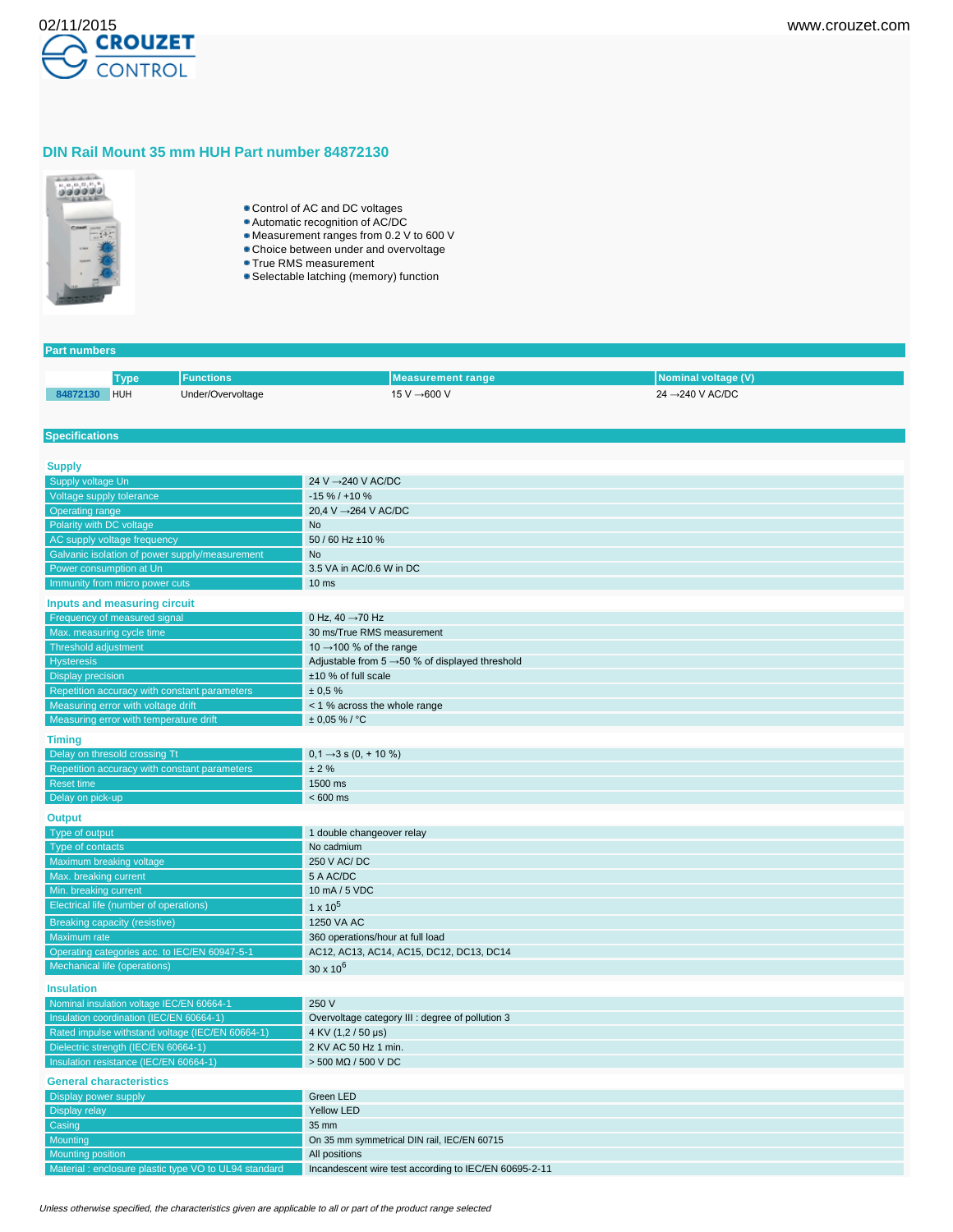| 02/11/2015 | www.crouzet.com |
|------------|-----------------|
|------------|-----------------|

| Protection (IEC/EN 60529)               | Terminal block : IP 20                                                                                |
|-----------------------------------------|-------------------------------------------------------------------------------------------------------|
|                                         | Casing: IP 30                                                                                         |
| Weight                                  | 130q                                                                                                  |
| Connecting capacity IEC/EN 60947-1      | Rigid: $1 \times 4^2 - 2 \times 2.5^2$ mm <sup>2</sup><br>1 x 11 AWG - 2 x 14 AWG                     |
|                                         | Flexible with ferrules : $1 \times 2.5^2 - 2 \times 1.5^2$ mm <sup>2</sup><br>1 x 14 AWG - 2 x 16 AWG |
| Max. tightening torques IEC/EN 60947-1  | $0.6 \rightarrow 1$ Nm / 5.3 $\rightarrow$ 8.8 Lbf.ln                                                 |
| Operating temperature IEC/EN 60068-2    | $-20 \rightarrow +50$ °C                                                                              |
| Storage temperature IEC/EN 60068-2      | $-40 \rightarrow +70$ °C                                                                              |
| Humidity IEC/EN 60068-2-30              | 2 x 24 hr cycle 95 % RH max. without condensation 55 °C                                               |
| Vibrations according to IEC/EN60068-2-6 | $10 \rightarrow 150$ Hz, A = 0.035 mm                                                                 |
| Shocks IEC/EN 60068-2-6                 | 5 <sub>g</sub>                                                                                        |
| <b>Standards</b>                        |                                                                                                       |
| <b>Product standard</b>                 | IEC/EN 60255-1                                                                                        |

Product standard **IEC/EN 60255-1** electromagnetic compatibility (EMC) IEC/EN 61000-6-1, IEC/EN 61000-6-2, IECI/EN 61000-6-3, IEC/EN 61000-6-4 UL, CSA Marking CE (DBT) 2006/95/EC - EMC 2004/108/EC Conformity with environmental directives **RoHS** 

### **Inputs and measuring circuit**

| Measurement range           | 15 V $\rightarrow$ 600 V<br>E1 - M : 15 $\rightarrow$ 150 V<br>E2 - M : 30 $\rightarrow$ 300 V<br>E3 - M : 60 $\rightarrow$ 600 V |
|-----------------------------|-----------------------------------------------------------------------------------------------------------------------------------|
| Input resistance            | $E1 - M : 150 \Omega$<br>E2 - M : 300 $\Omega$<br>E3 - M : 600 $\Omega$                                                           |
| Permanent overload at 20 °C | E1 - M : 250 V<br>E2 - M : 500 V<br>E3 - M : 700 V                                                                                |

## **Accessories**

| Description                               | Code     |
|-------------------------------------------|----------|
| Removable sealable cover for 35 mm casing | 84800001 |

| ncinles                              |  |  |  |
|--------------------------------------|--|--|--|
| $\sim$<br>$\sim$<br>$\sim$<br>$\sim$ |  |  |  |

#### **Overview**

HUL and HUH control relays are designed to control AC or DC voltages. They automatically recognise the shape of the DC or AC signal (50 or 60 Hz).

#### **General principle :**

The operating mode is set by the user.

A switch is used to select under or overvoltage modes, with or without latching.

The switch position, and hence the operating mode, is read by the product on energisation.

If the switch is set to a non-conforming position, the product goes into fault mode, the output relay stays open, and the LEDs flash to signal the position error. If the switch position changes while the unit is operating, all the LEDs flash but the product continues to work normally with the function selected on energisation prior to the change of position.

The LEDs return to their normal state if the switch is reset to its initial position defined before the last energisation.

The under or overvoltage threshold value is set by a graduated potentiometer as a percentage of the U scale to be monitored. The hysteresis is set by a graduated potentiometer from 5 to 50 % of the preset threshold. The hysteresis value cannot be higher than the extremes of the measurement range.

### **Principles**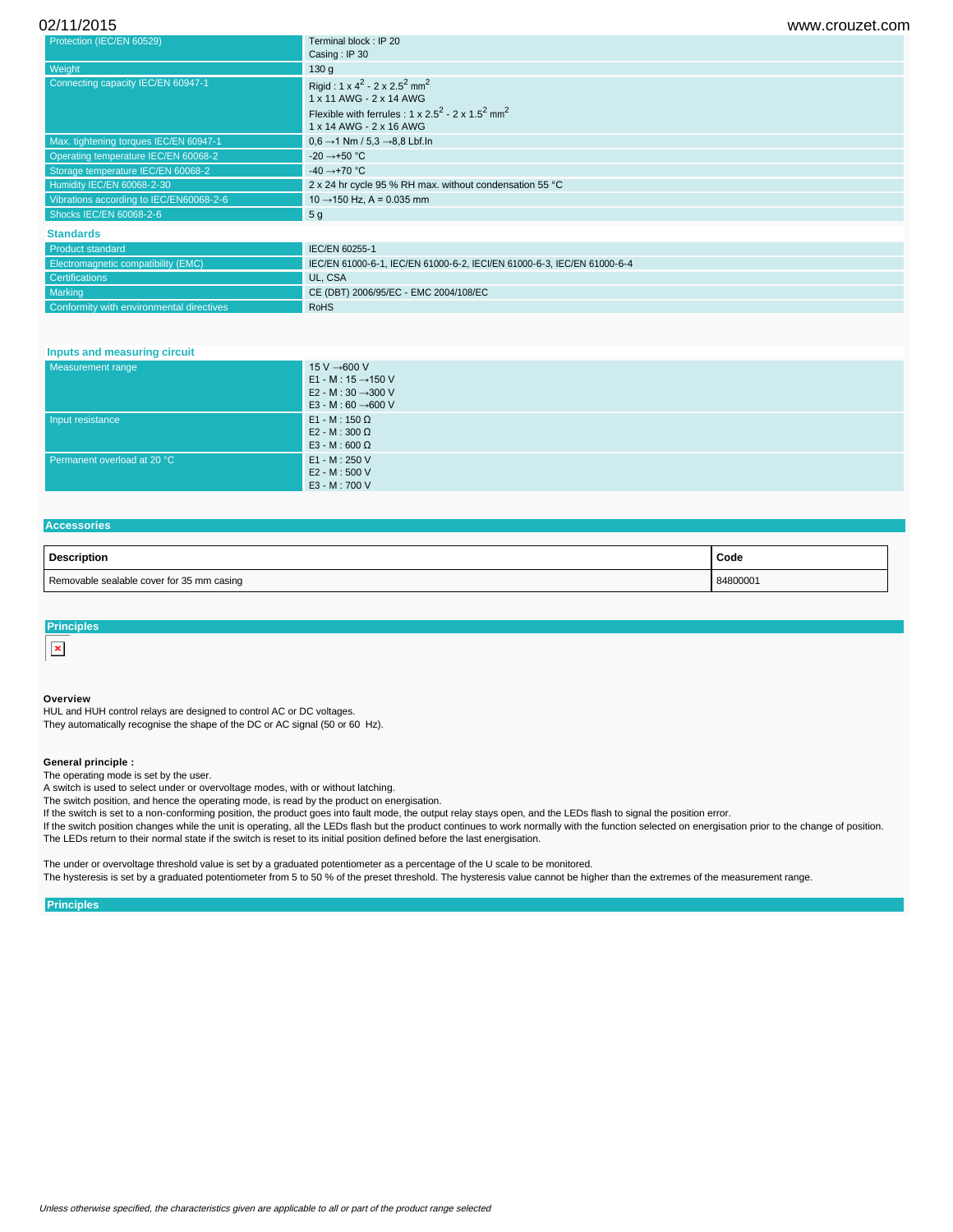

In overvoltage mode, if the controlled voltage exceeds the preset threshold for longer than the time set on the front face (0.1 to 3 s), the output relay opens and LED R is extinguished. During the time delay, this LED flashes.

Once the voltage falls below the threshold value minus the hysteresis, the relay closes instantaneously.

In undervoltage mode, if the controlled voltage falls below the preset threshold for longer than the time set on the front face (0.1 to 3 s), the output relay opens and LED R is extinguished. During the time delay, this LED flashes.

Once the voltage rises above the threshold value plus the hysteresis, the relay closes instantaneously.

| l N°      | Legend                           |
|-----------|----------------------------------|
| $\bullet$ | Threshold                        |
| $\bullet$ | Hysteresis                       |
| $\bullet$ | Overvoltage function relay       |
| $\bullet$ | Undervoltage function relay      |
| $\bullet$ | Unit power-up                    |
| $\bullet$ | Controlled voltage               |
| $\bullet$ | Delay on threshold crossing (Tt) |



If "with memory" mode has been selected, the relay opens and stays in this position when threshold crossing is detected. The power supply must be disconnected to reset the product.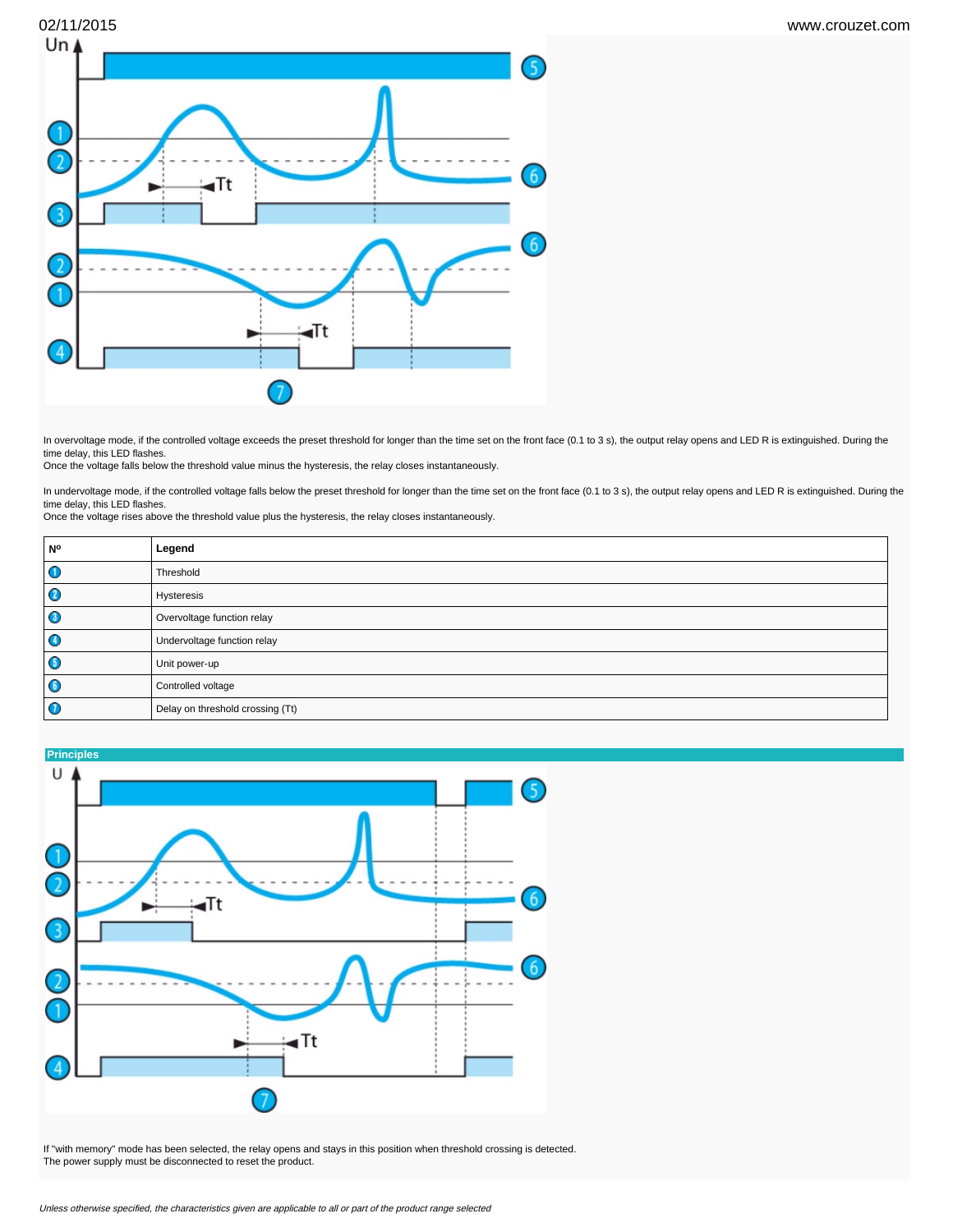| <b>No</b> | Legend                           |
|-----------|----------------------------------|
| $\bullet$ | Threshold                        |
| $\bullet$ | Hysteresis                       |
| O         | Overvoltage function relay       |
| $\bullet$ | Undervoltage function relay      |
| G         | Unit power-up                    |
| $\bullet$ | Controlled voltage               |
| Q         | Delay on threshold crossing (Tt) |

**Dimensions (mm)**





mm



NB : When controlling DC voltage from the same source supplying terminals A1 and A2, terminal M must be connected directly to the "minus" pole of this power supply.

| N°        | Legend                        |
|-----------|-------------------------------|
| $\bullet$ | l A fast-blow fuse or cut-out |
|           |                               |

**Connections**